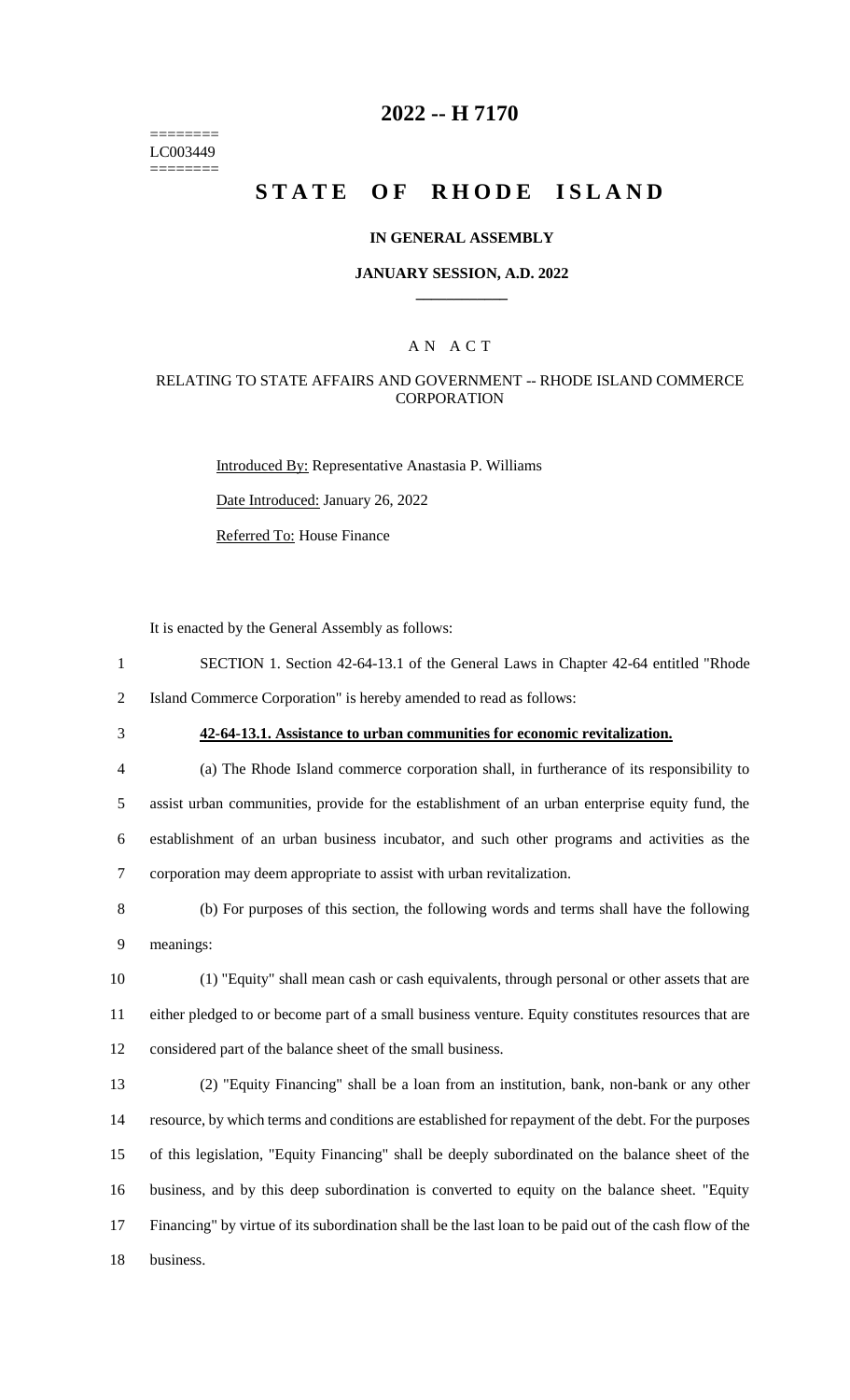(3) "Fund" shall mean a revolving loan fund used to provide equity to assist start-up and existing businesses in securing resources from lenders including, but not limited to, private sector lending institutions, and federal and non-federal public sector lenders.

 (4) "Small business" shall mean any corporation, partnership, sole proprietorship, or other business entity qualifying as "small" under the standards contained in 13 C.F.R. § 121.101 et seq.

(5) "Urban" shall mean any community, which exceeds two thousand (2000) persons per

square mile as established by the most recent federal census.

(c) Establishment of an Urban Enterprise Equity Fund.

 (1)(i) In order to provide "Equity Financing," commonly referred to as either "Equity" or "Equity Debt," to assist small businesses finance investments, the general assembly establishes the urban enterprise fund.

 (ii) This fund will be located at and administered by the commerce corporation, referred to as the corporation, hereinafter for the purposes of providing equity financing to assist small businesses in obtaining additional resources for capital investments. Seventy-five percent (75%) of the fund financing shall be targeted to urban small businesses located in enterprise zones established pursuant to chapter 64.3 of title 42. The corporation shall be responsible for the establishment of "the urban enterprise fund" and for the adoption of rules and standards and guidelines, eligibility qualifications, and performance measures for the fund. Such rules shall limit the amount of equity financing from the fund in any small business to an amount not to exceed one hundred thousand (\$100,000) dollars and shall provide, inter alia that the corporation be allowed to take stock, stock options, stock warrants, equity or other ownership interests in the small business to which it is providing such Equity Financing.

 (2) Nothing herein provided with regard to equity and Equity Financing shall be deemed to prevent or restrict the corporation or other private lenders from providing additional financing to the small business under traditional methods, conventional financing with or without credit enhancements for the purposes of fulfilling the necessary instruments to finance the small business. (3) In the implementation of the provisions of this paragraph, the corporation is encouraged to utilize credit enhancements such as the U.S. Small Business Administration's (SBA) Guaranteed Loan Program in conjunction with SBA's participating lenders to make the small business financing transactions in the best interest of the Small Business.

 (4) The corporation will annually report the status and performance of the Urban Enterprise Equity Fund to the general assembly on or before the first Tuesday of November.

 (d)(1) Establishment of an urban business incubator. There is hereby authorized, established, and created an urban business incubator to be located in an enterprise zone, as defined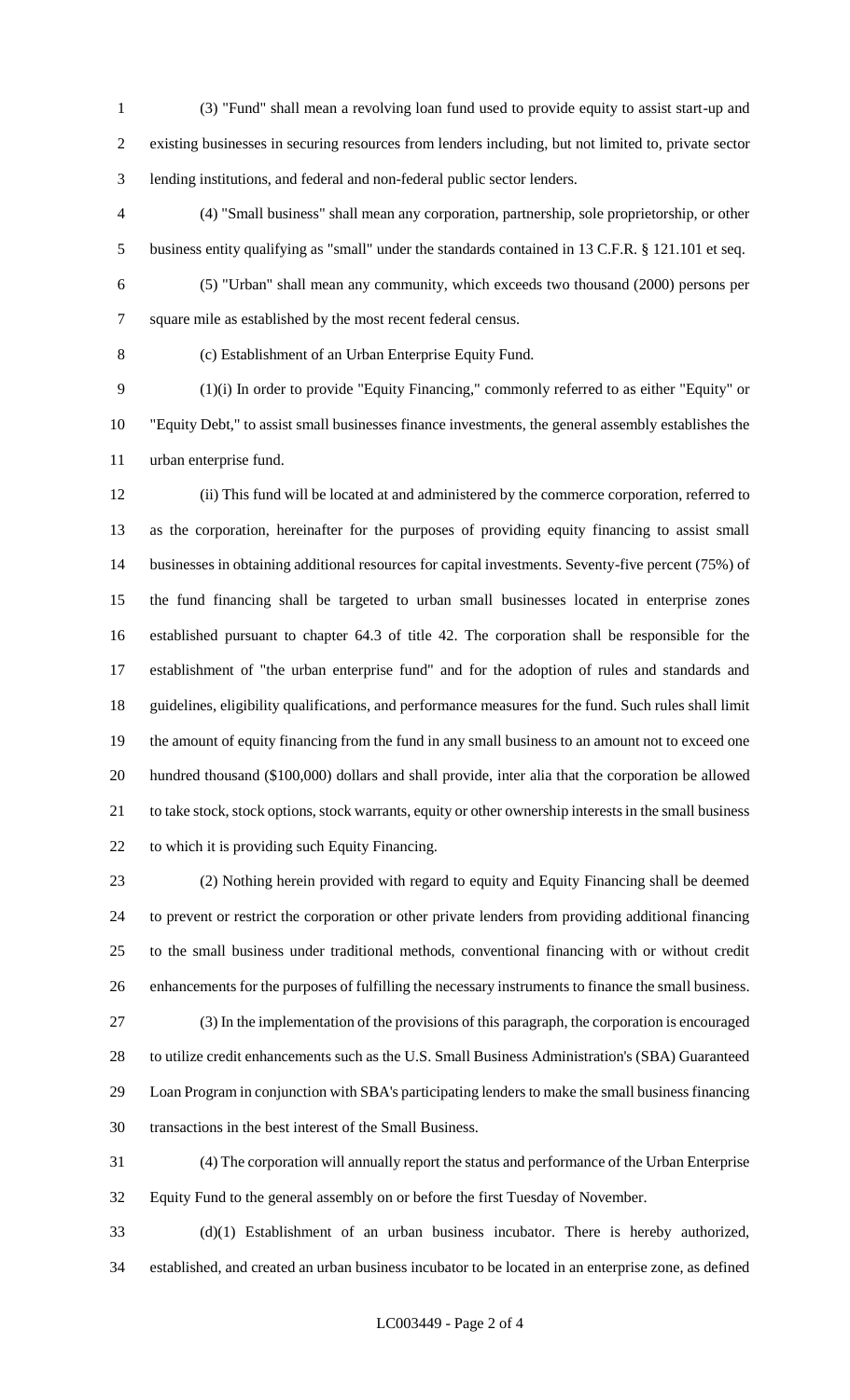1 in chapter 64.3 of this title, or state designated opportunity zone and/or health equity zone. The incubator shall be designed to foster the growth of businesses through a multi-tenant, mixed-use facility serving companies in a variety of industries including, but not limited to: services, distribution, light manufacturing, or technology-based businesses. The incubator shall provide a range of services designed to assist these new businesses, including, but not limited to: flexible leases, shared office equipment, use of common areas such as conference rooms, and will provide (directly or indirectly) easily accessible business management, training, financial, legal, accounting, and marketing services.

9 (2) The incubator shall be established as a non-business corporation, and shall have tax 10 exempt status under U.S. Internal Revenue Code § 501(c)(3), 26 U.S.C. § 501(c)(3), and shall have 11 an independent board of directors. The board of directors, in consultation with the corporations, 12 shall adopt guidelines and performance measures for the purposes of operating and monitoring the 13 incubator. One incubator shall be located within the 25 Bough Street project that will integrate 14 urban entrepreneurship, innovation, workforce development and youth mentorship. The project 15 resides in the city of Providence's Olneyville neighborhood which is comprised of seventy-three 16 percent (73%) Black, indigenous and people of color; forty-one percent (41%) of the families living 17 below the poverty level and within a Providence zip code of 02909; and has the highest per capita 18 COVID-19 cases in the state. Olneyville is also within a former state enterprise zone and in the 19 current state designated opportunity and health equity zones. A second incubator shall be located 20 at the former Urban League of Rhode Island site located at 246 Prairie Avenue within the Upper 21 South Providence neighborhood. This neighborhood is comprised of ninety-one percent (91%) 22 Black, indigenous and people of color, with thirty-six and four-tenths percent (36.4%) of families 23 living below the poverty level. Upper South Providence is also within a former state enterprise zone 24 and in the current state designated opportunity and health equity zones. 25 (e) The general assembly shall annually appropriate the sums it deems necessary to carry 26 out the provisions of subsections (c) and (d) of this section.

27 SECTION 2. This act shall take effect upon passage.

======== LC003449 ========